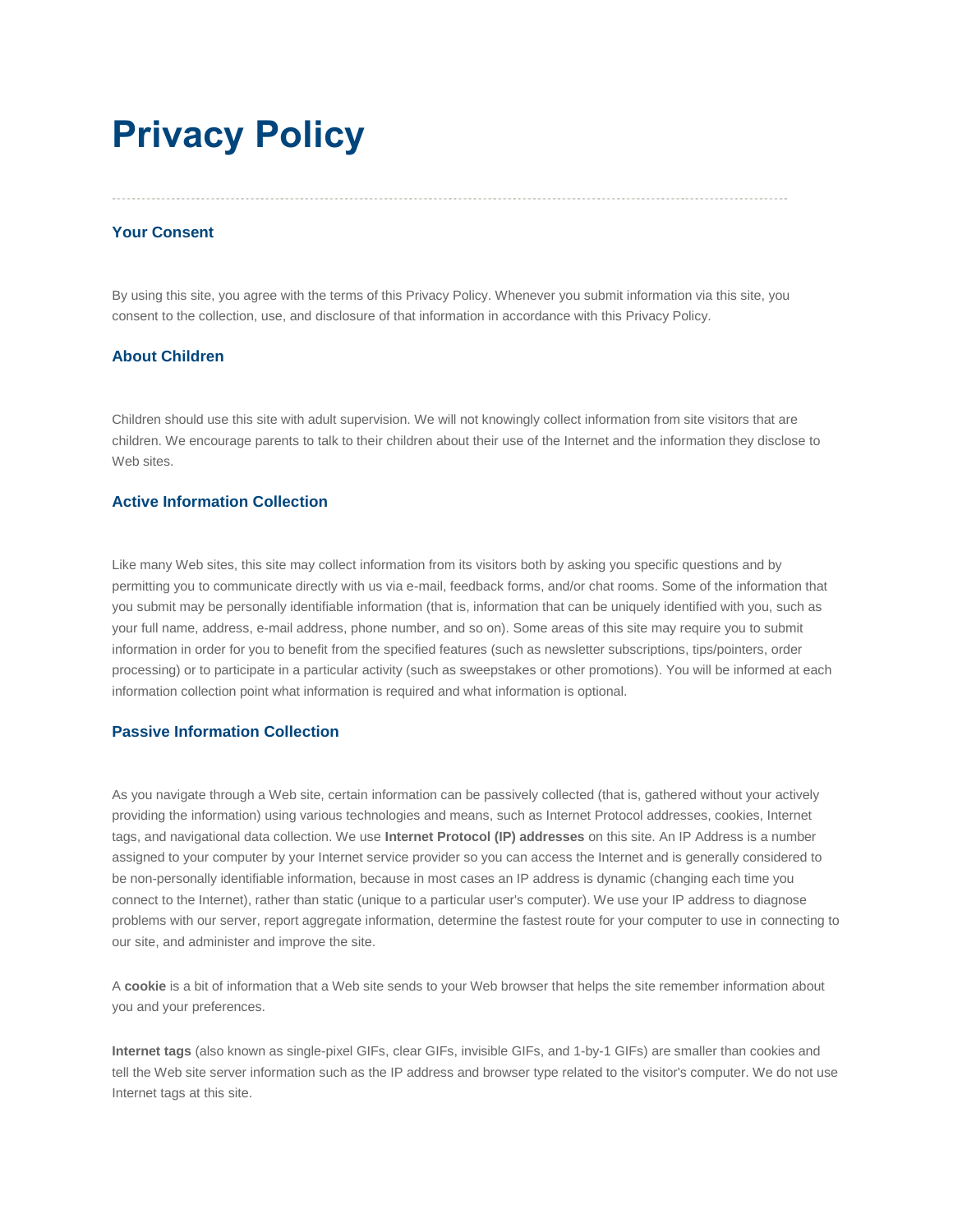**Navigational data** ("log files," "server logs," and "clickstream" data) are used for system management, to improve the content of the site, market research purposes, and to communicate information to visitors. This site uses navigational data.

#### Online Tracking

We do use "cookies" to track your access across third-party websites to provide you with targeted advertising for our products that you may be interested in. If you receive targeted advertising from Us, You will be provided with the ability to opt-out from future communications. We will not disclose any online tracking information outside RonStrong unless otherwise specified in this Privacy Notice. We will not sell information obtained from any online tracking to any third-party. You can block our tracking by ensuring that your internet browser is set to "Do Not Track". Trividia will honor any "Do Not Track" signal received from your browser.

# **Use and Disclosure of Information**

Except as otherwise stated, we may use your information to improve the content of our site, to customize the site to your preferences, to communicate information to you (if you have requested it), for our marketing and research purposes, and for the purposes specified in this Privacy Policy. If you provide personally identifiable information to this site, we may combine such information with other actively collected information unless we specify otherwise at the point of collection. We will take reasonable measures to prevent personally identifiable information from being combined with passively collected information, unless you consent otherwise. We may disclose your personally identifiable information to third parties, located in the United States and/or any other country, but only

(i) to contractors we use to support our business (e.g., fulfillment services, technical support, delivery services, and financial institutions), in which case we will require such third parties to agree to treat it in accordance with this Privacy Policy;

(ii) in connection with the sale, assignment, or other transfer of the business of this site to which the information relates, in which case we will require any such buyer to agree to treat it in accordance with this Privacy Policy; or

(iii) where required by applicable laws, court orders, or government regulations. In addition, we will make full use of all information acquired through this site that is not in personally identifiable form.

#### **Access and Correction**

To keep your personally identifiable information accurate, current, and complete, please contact us as specified below. We will take reasonable steps to update or correct personally identifiable information in our possession that you have previously submitted via this site. You may request information about any of your personal information maintained by Trividia by contacting us as specified below.

# **Security**